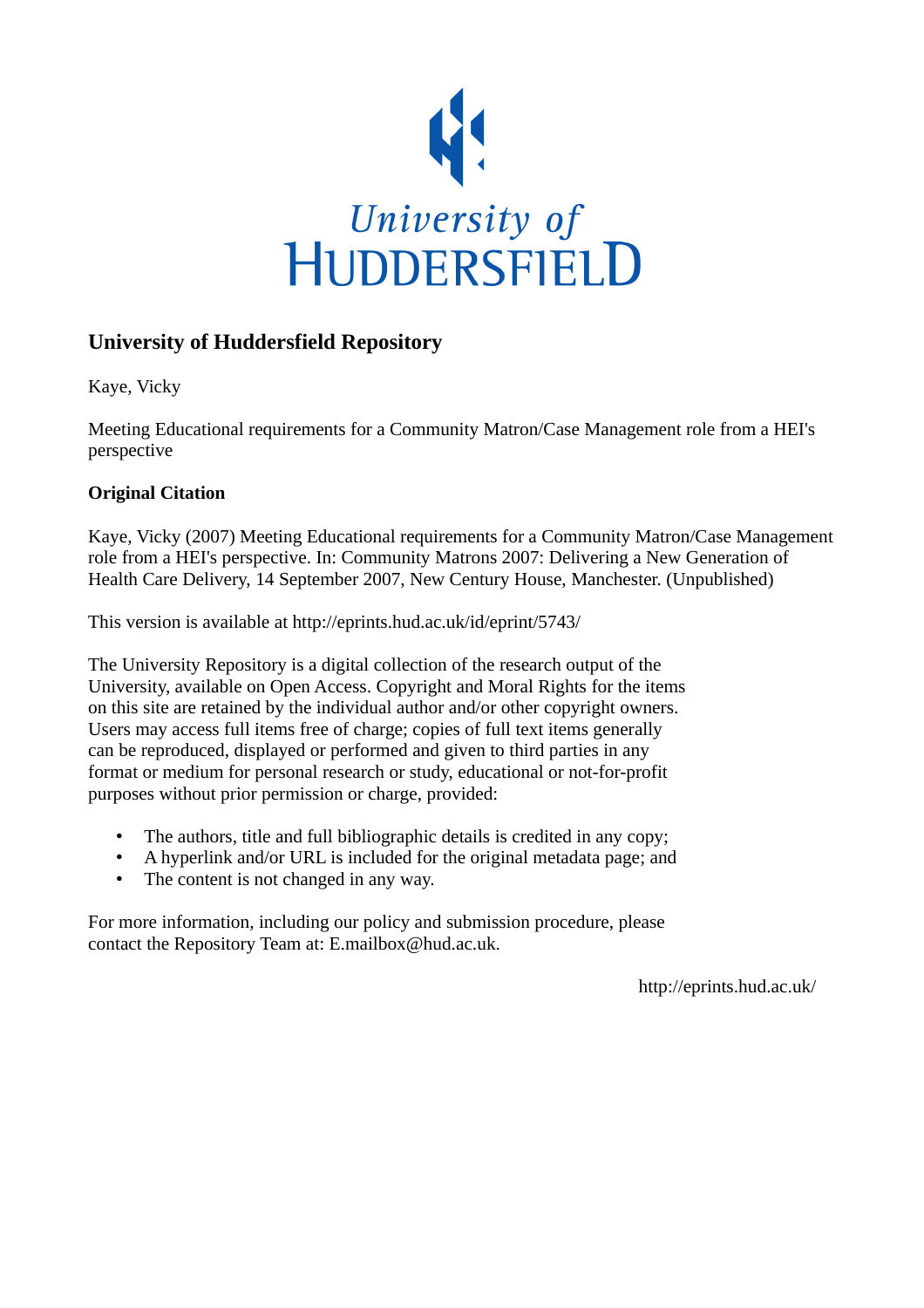

## 2007 **<sup>C</sup>OMMUNITY MATRONS DELIVERING A NEW GENERATION OF HEALTHCARE**

www.communitymatrons.co.uk

**Friday 14 September 2007 New Century House, Corporation Street Manchester** 

Exhibition and Sponsorship Prospectus

**"Long-term conditions will be the leading cause of disability by 2020"** WHO

"In the UK there are currently more than 17.5 million people living with chronic conditions such as diabetes, arthritis and heart failure … there are estimated to be approx 1,500 community matrons currently working in the NHS … and by March next year, 220,000 of the most needy patients will be getting support and care in their homes from 3,000 community matrons and other case managers …"

> **Patricia Hewitt MP Secretary of State for Health May 2007**

**HE WORK OF COMMUNITY MATRONS** is to improve the quality of life of people suffering with long term conditions (LTCs). Both a consequence of and a means of achieving this objective is reducing the number of times people with LTCs need to be admitted to hospital and when hospital admission is necessitated, to then reduce the length of stay required. While these two outcomes are very significant, and not only for the financial savings attributed to them, they are but two indicators among a great many other indicators of how improvements to the quality of life manifest. **T** 

**OMMUNITY MATRONS 2007** brings together these autonomous practitioners in a forum that will share examples of best practice and innovation. Presentations reflect all areas that are key to the fully functioning community matron role. These range from preparation for the community matron role, dynamic case management models, IT solutions, managing risk through to supporting community matrons in practice. C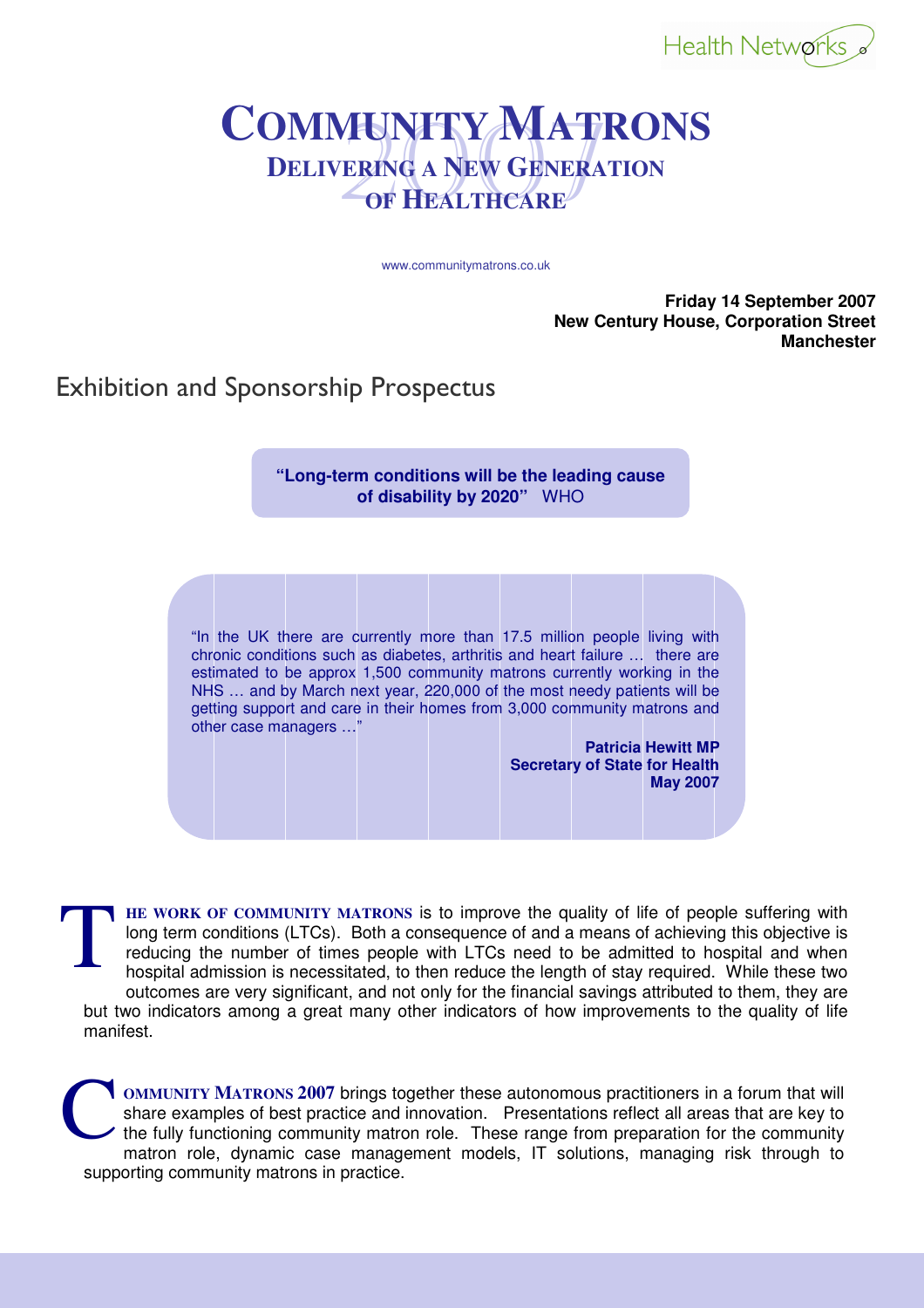

## 2007 **<sup>C</sup>OMMUNITY MATRONS DELIVERING A NEW GENERATION OF HEALTHCARE**

www.communitymatrons.co.uk

This conference is organised by Health Networks whose **New Century House, Corporation Street** aim is to deliver quality conference programmes with a **Manchester** Manchester **Manchester** focus on shared learning and a strong emphasis on delegate exchange and debate.

### **THE PROGRAMME WILL INCLUDE :**

- Keynote speech from Maureen Morgan, Professional Officer for Policy and Practice, DOH
- The challenges and opportunities of bridging new frontiers: crossing boundaries within and out with healthcare and across private, public and voluntary sectors
- IT models that are offering solutions in areas of planning, co-ordination and delivery of care and in measuring outcomes
- The Risk Management Framework: Independence, Choice and Risk (DOH May 2007) and the guidance and support it offers community matrons
- The rewards, challenges and aspirations of community matrons (and much more) as reported in the Community Matrons Online Survey 2007

### **THE DELEGATES**

This conference will be attended by key stakeholders in healthcare including:

• Community Matrons • LTCs Leads and Managers • Case Managers ■ Heads of Nursing ▪ Advanced Practitioners • Healthcare Planners and Commissioners · Educationalists **• Service Users** 

**Friday 14 September 2007** 

### **KEYNOTE SPEAKER**

**Maureen Morgan** Professional Officer for Policy & Practice Department of Health

### **CHAIR**

**Chris Mullen MBE** Associate Director of Workforce Strategy NHS Northwest

### **SPEAKERS**

**Jayne Molyneux** Director of Managed Healthcare Services CareMax International Ltd

> **Yvonne Fenn** Community Matron Serco Health

**Patricia Robinson** Consultant Nurse LTCs Croydon PCT

**Vicky Kaye** Senior Lecturer University of Huddersfield

**Beverley Waddell** Nurse Consultant Older People / Active Case Management Manchester PCT

**Kim Lee** Community Matron Cardio-Respiratory Care Eastern and Coastal PCT

**Sharon Lee** Community Matron Cardio-Respiratory Care Eastern and Coastal PCT

> **Hazel Price** Kent TeleHealth Project Manager Kent County Council

> > **Carol Godleman** Risk Framework Lead **CSIP**

**Professor Jean Faugier Director** Tall Poppies Coaching and Consulting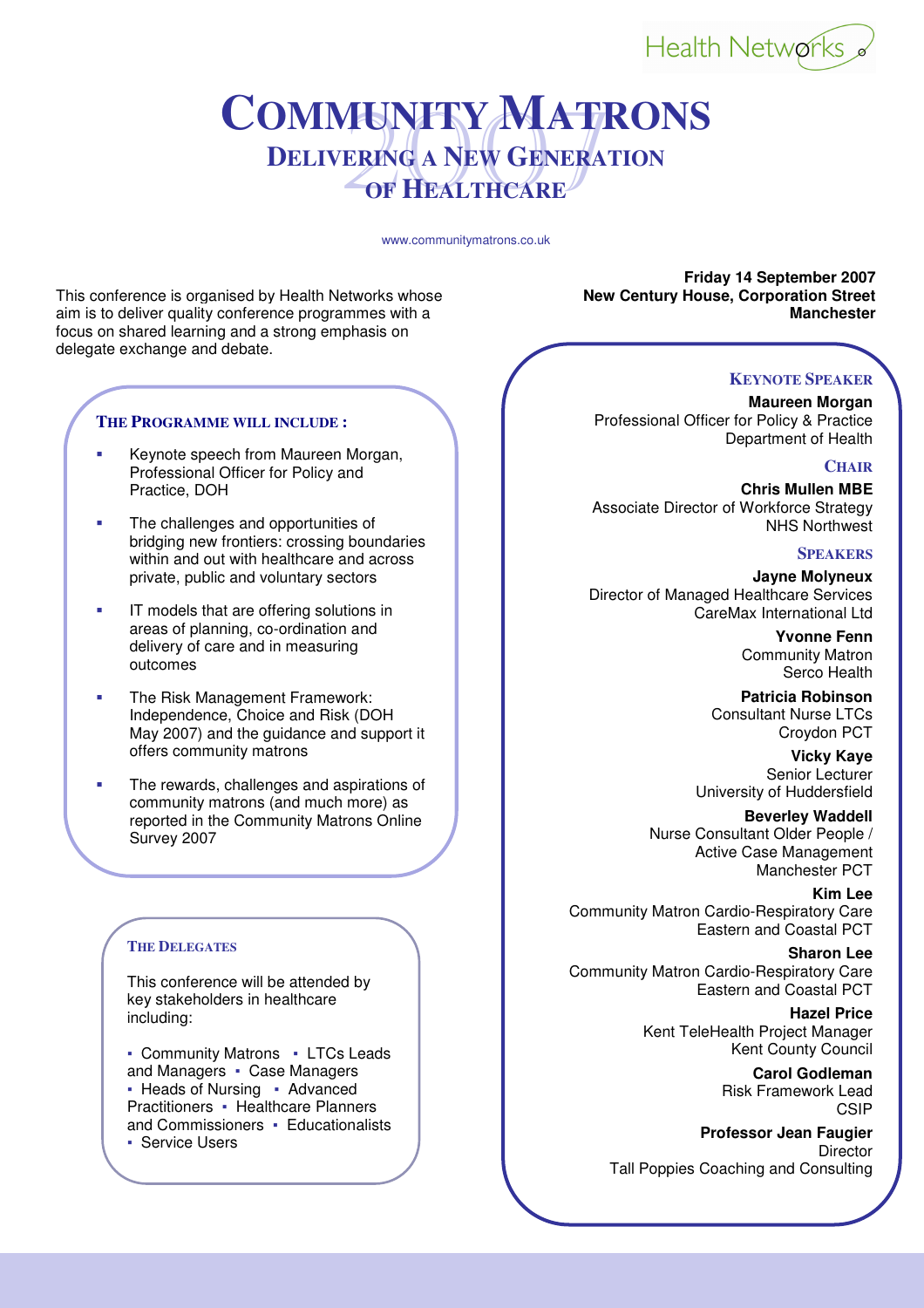# Health Networks

### 2007 **<sup>C</sup>OMMUNITY MATRONS DELIVERING A NEW GENERATION OF HEALTHCARE**

www.communitymatrons.co.uk

### **EXHIBITION AND SPONSORSHIP**

The exhibition will contribute greatly to the benefit of the delegates. All catering (tea/coffee breaks and lunch) will be served from the exhibition area ensuring a flow of delegates throughout the day.

#### **SPONSORSHIP OPPORTUNITIES AVAILABLE** :



\* where a wi-fi connection is required, the fee charged by the venue, will be added to the account

#### **STANDS**

- Tables provided are approximately 4'6" x 2'6" (1.4m x .8m) together with two chairs
- Access to an electrical socket is available if required
- Exhibitors may bring their own stands but width is restricted to 4'6" (1.4m)
- Catering for two stand members will be provided

### **PROMOTION**

- Direct mailing UK-wide to all Heads of Community Services, Nursing and other interested parties
- Website promotion on www.communitymatrons.co.uk and www.health-networks.co.uk
- Electronic marketing featuring updates on the programme, speakers and sponsors
- Actively promoting the online network forum bringing delegates together for open discussion
- We are inviting poster displays
- Copies of conference posters will be published in the Delegate's Conference Pack
- Copies of conference posters will be hosted on the Poster page of the website